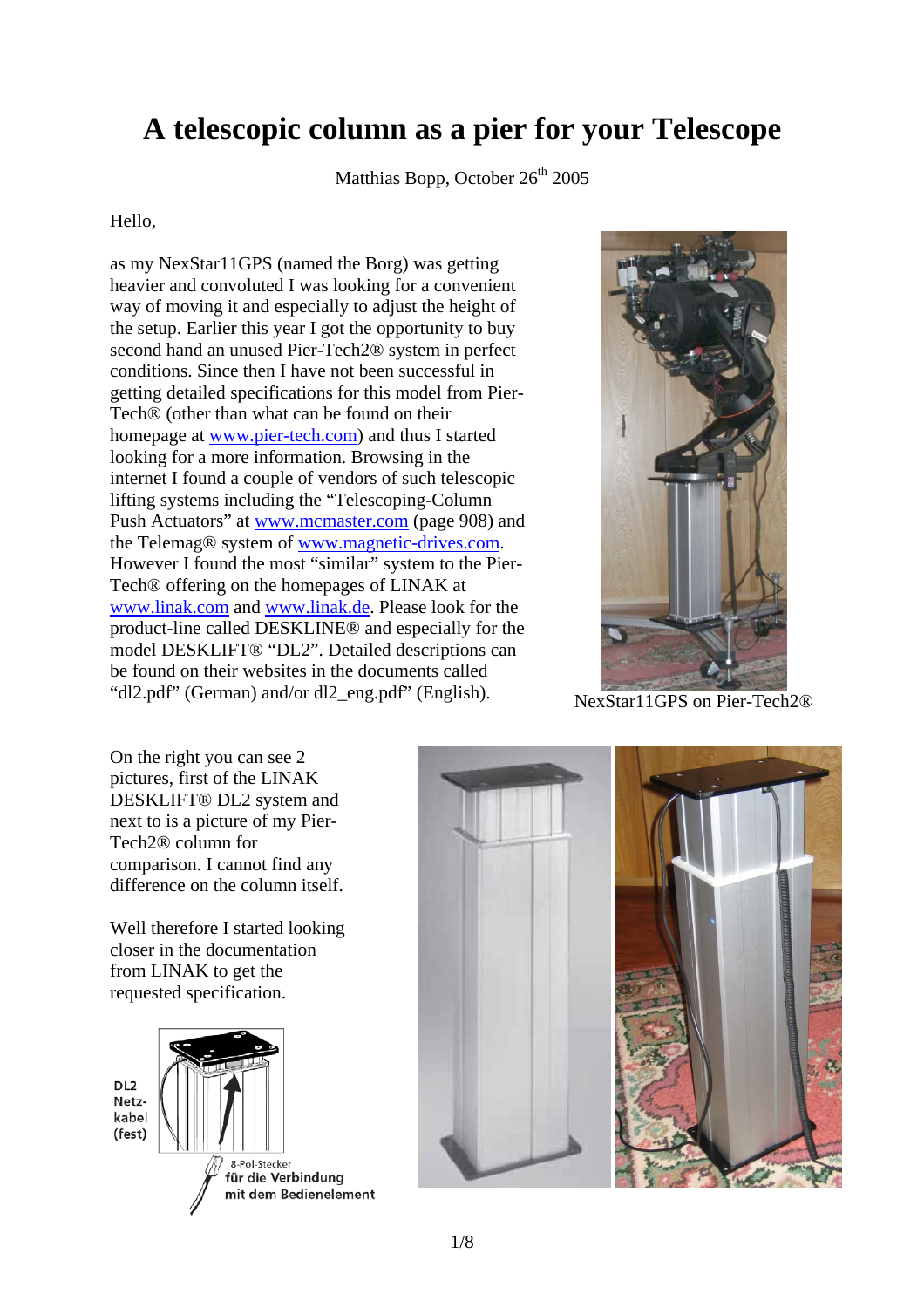### **Column**

Here is a summary of the specifications of DESKLIFT® model DL2 from the LINAK website

- Max. thrust 1000 N
- Max. self lock 1000 N
- Max. duty cycle:  $5\% \sim$  (max. 1 min. at continuous use followed by 19 min. pause)
- Max. speed: 50 mm/sec (at zero load)
- Built-in limit switches (not adjustable)
- Stroke length 500mm +/- 4mm
- Current consumption @ 1x DL2 and max load: max. 7.0A (@24V)
- Protection class IP20
- Ambient temperature:  $+5^{\circ}$ C to  $+40^{\circ}$ C
- Compatible with DESKLINE® CBD2 type E, F and G and controls: WDP-L, DP1N, FS (E version) and CBD2 type N with the control DPXT.
- Dynamic bending moment (@ 100% stroke length):  $My+/Mx+ = 250 Nm$  $Mv$ -/Mx- = 200 Nm
- Dynamic bending moment (@ <80% stroke length):  $My+/Mx+ = 500 Nm$  $My - / Mx = 330 Nm$

• The graphic below shows the definition of the directions x+, x- , y+, y- used for the definition of the dynamic bending moment:



Please note, that I cannot guarantee that these values are also valid for the Pier-Tech® product as I never got such precise data from Pier-Tech®. I propose you use them only as a reference. This is especially true as the column in Pier-Tech2® is mounted upside down versus the column in the DESKLIFT® products. Next please find the profile of the Pier-Tech2® column (the larger outer one which slides over the inner column):

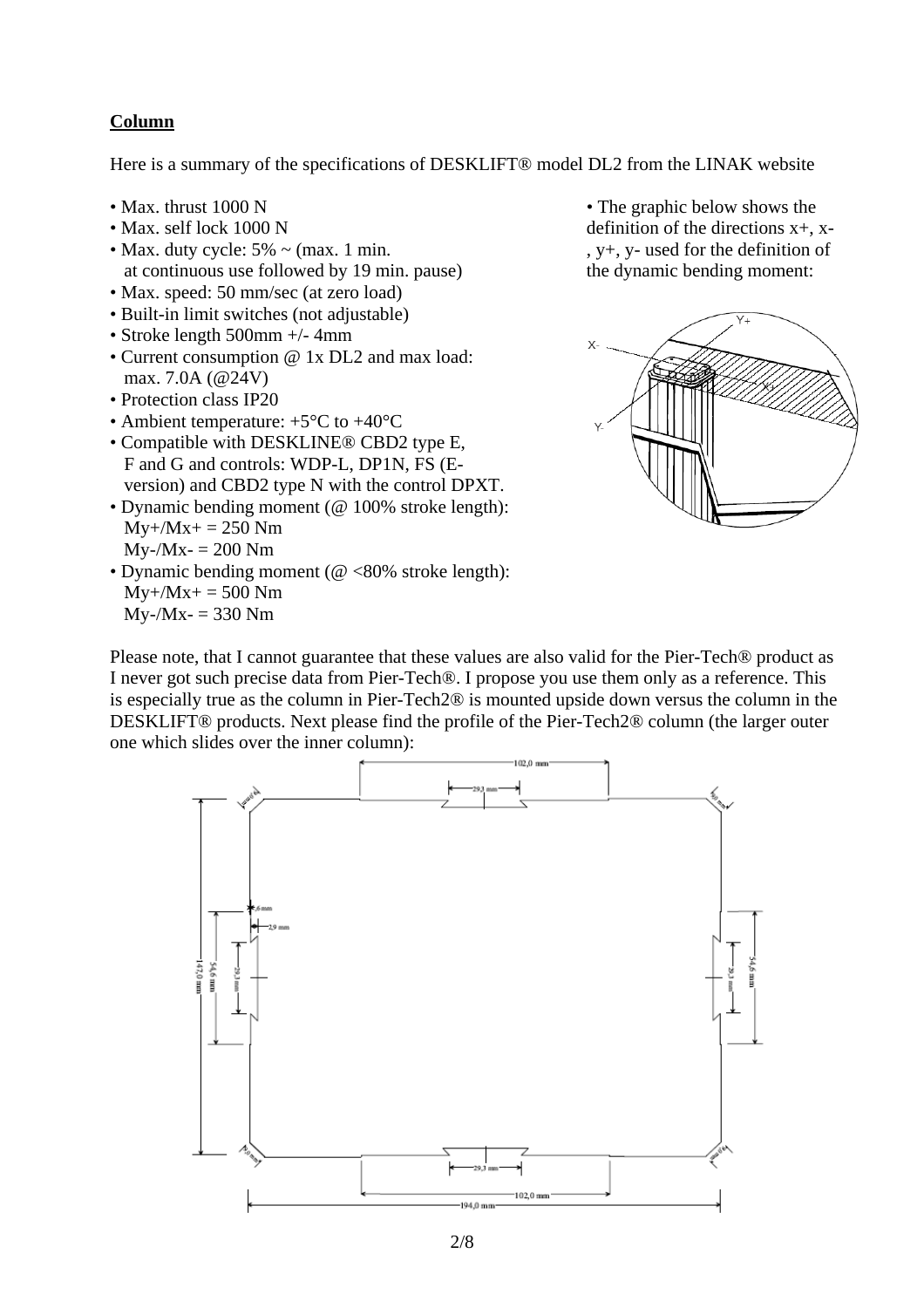#### **Inside the DESKLIFT® DL2 column**

LINAK is kind enough providing an excellent documentation of their products including a detailed explosion schematic of the interior of their column:



Well, if you compare this with some of the pictures I took from my Pier-Tech2® it looks "very similar". Please compare the dimensions with the profile given the pare before and see the pictures on the next page.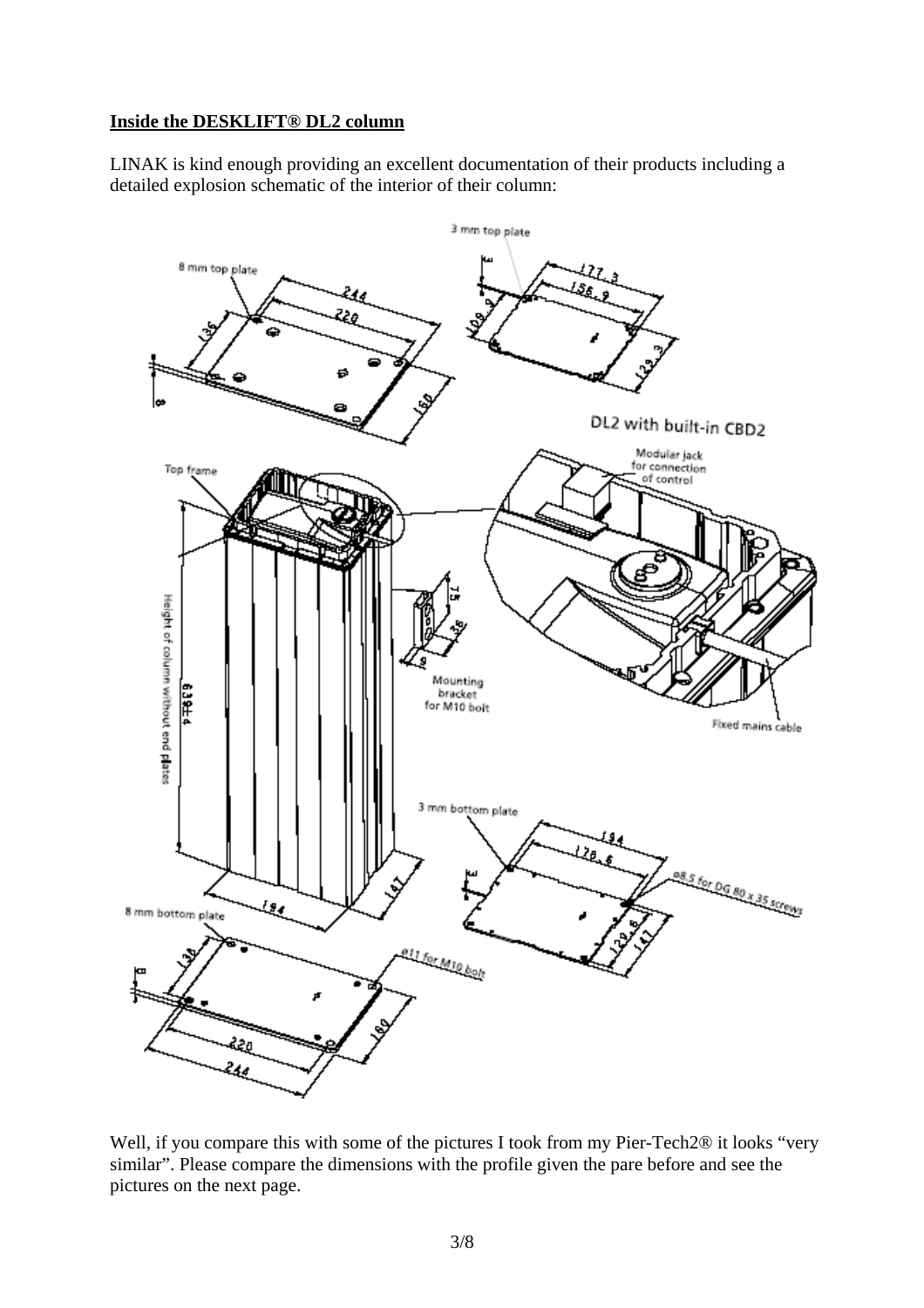# **Inside the Pier-Tech2® column:**

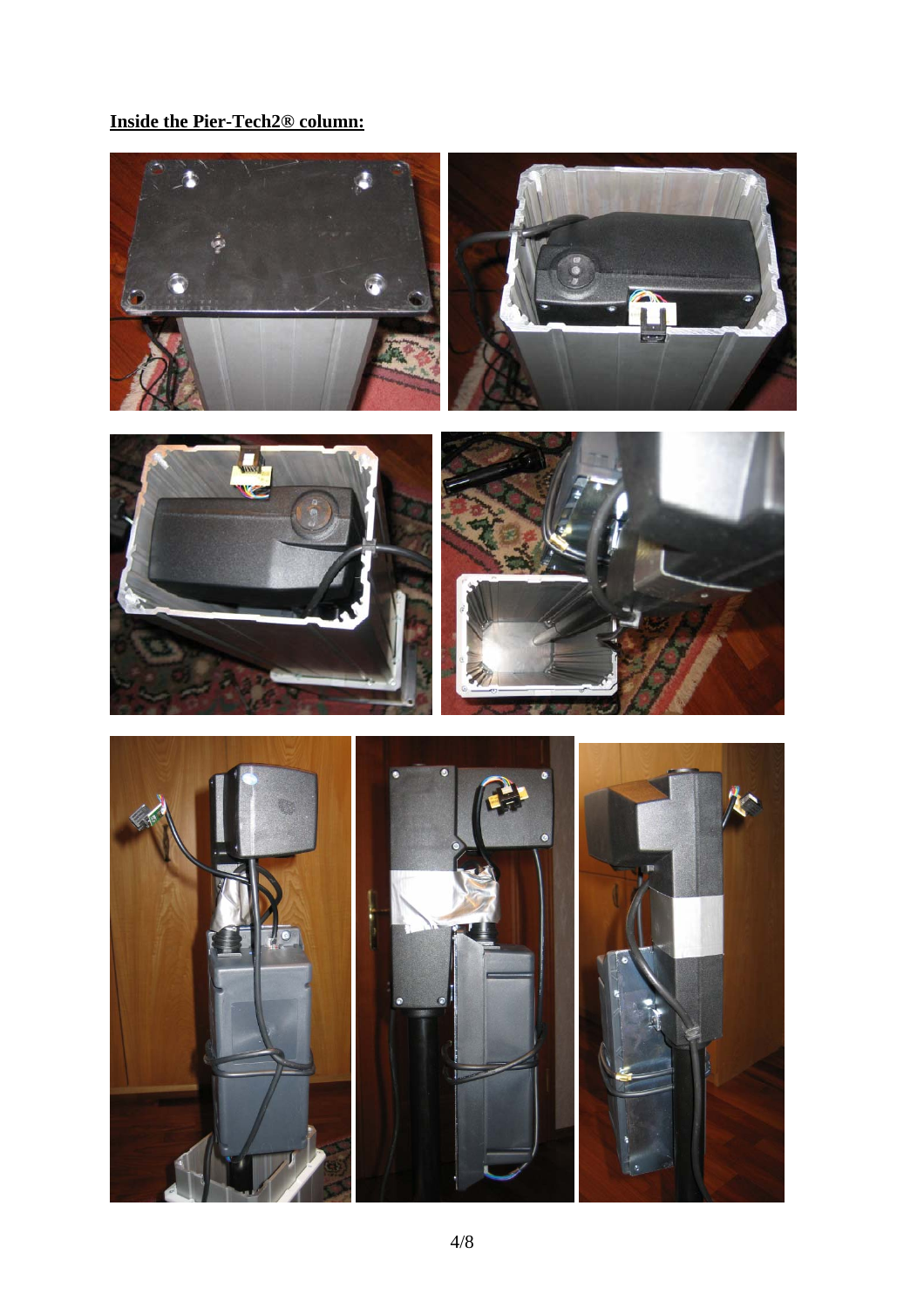## **Actuator**

Inside the DESKLIFT® DL2 column is a modified LA31 actuator. The specification of the LA31 actuator can be downloaded from the LINAK homepages. The filename is "la31t\_eng.pdf".

A summary of the specification is given below:

- 12V or 24 V DC permanent magnet motor
- Thrust up to 6000 N in push and up to 4000 N in pull
- Duty cycle: Max. 10% or 2 minutes continuous use followed by 18 minutes not in use
- Ambient temperature  $+5^{\circ}$ C to  $+40^{\circ}$ C
- Standard protection class: IP 51
- Built-in limit switches (not adjustable)
- Strong wear and corrosion resistant stainless steel inner tube
- Noise level 45 dB (A); measuring method DS/EN ISO 3746, actuator not loaded.

Please note that this specification might be slightly changed as the DESKLIFT® DL2 product is using a modified version of LA31:

On the right you see a picture of the original LA31 actuator: It looks just like the device on my pictures you have seen on the previous page. So again I think you can use the data above as a reference.

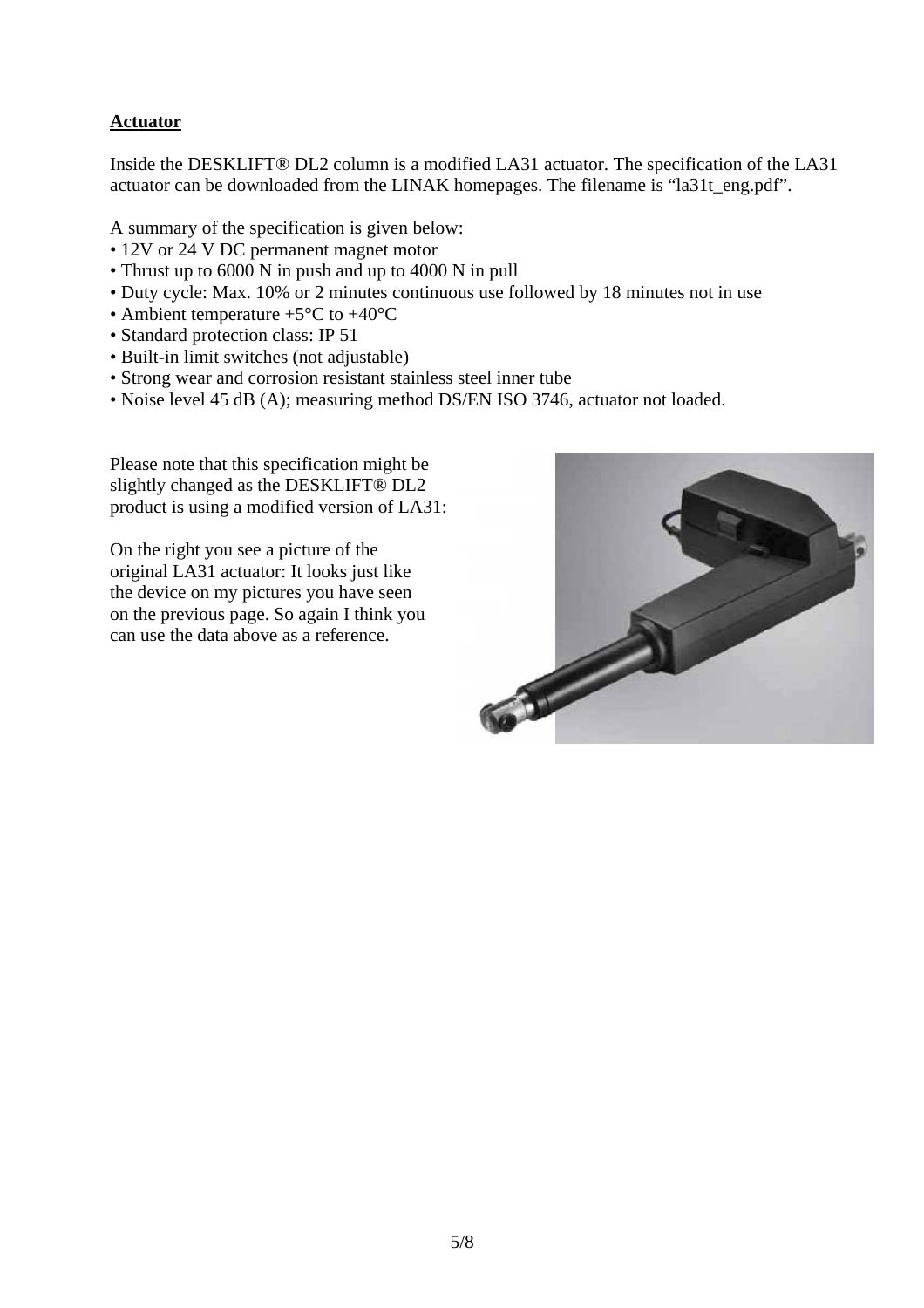## **Control-Unit**

The DESKLIFT® DL2 system can have the optional CBD2N control unit built in. This is the configuration my Pier-Tech2® lift is using and therefore all further information are based on this configuration (DL2 incl. CDB2N). The optional Hall Sensors seem to be not built into my system and are therefore not discussed any further (this would require a CBD2E unit). The control box is designed with soft start function. The possible different configurations of the control unit can be found in the document cbd2\_eng.pdf on the LINAK homepage.



Below please find the dimensions and the connector definitions of the CDB2 control unit:<br>
Dimensions (mm):



The unit in my Pier-Tech2® looks exactly like this. Only 3 connectors are used as can be seen in the pictures below: mains connector to supply the 220V (AC), 8 pin Western plug for the hand-controller or desk panel control unit (B), socket for the DL2 lifting unit (1). Thus I assume the ordering number for such a unit should be CBD2NF01100-3J but I am not sure.







 $DP$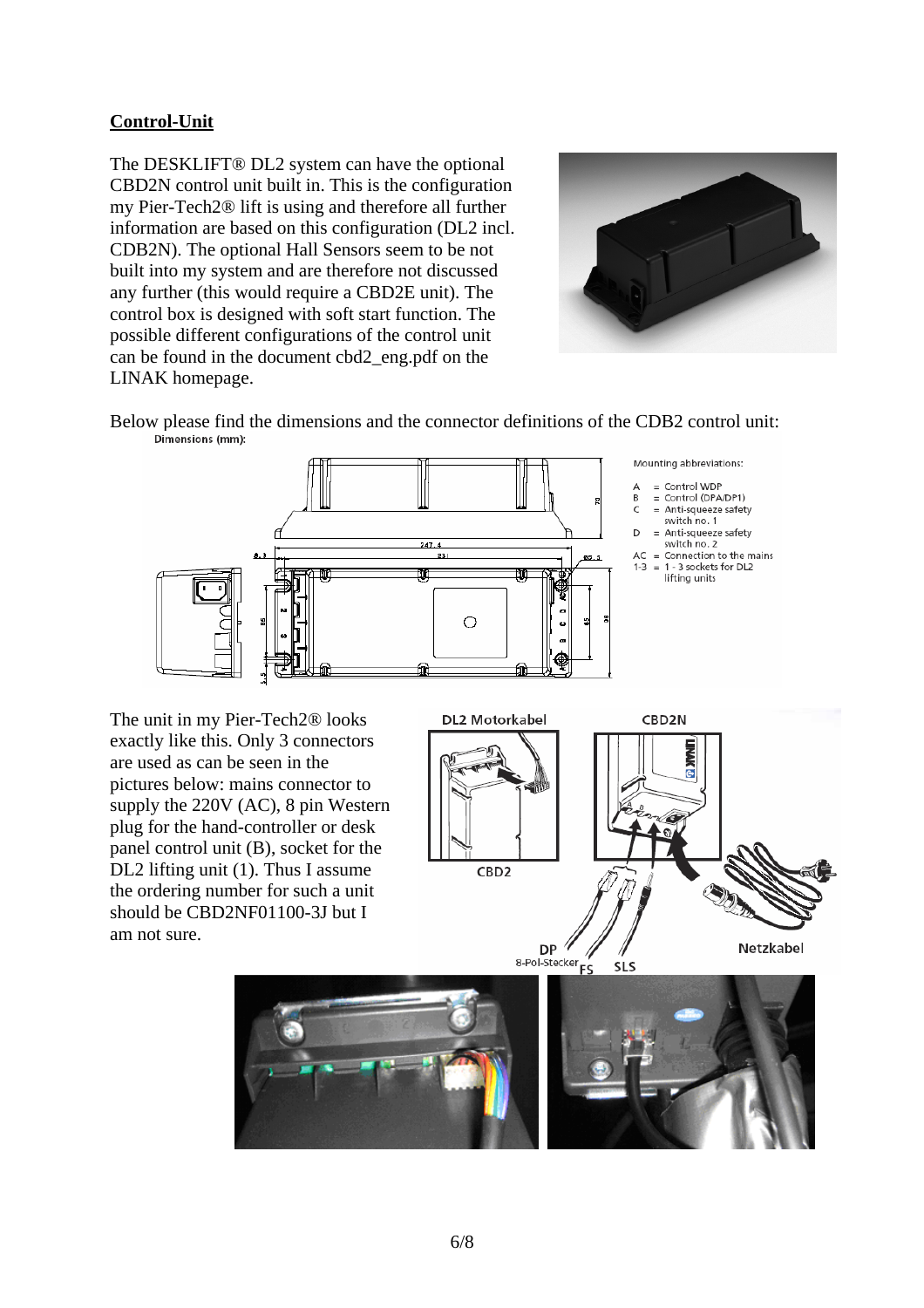#### **Hand-Controller**

My Pier-Tech2® was supplied with a simple 2 button hand-controller to control the lift. On the backside it is marked with the product ID HB7160000-30600. Below please find pictures of the Pier-Tech2® hand-controller and layout and dimensions as defined by LINAK for their "HB71xxx" hand-controller.



Thus the Pier-Tech2® hand-controller looks identical to the DESKLIFT® hand-controller of the series HB70. The Pier-Tech® product ID HB7160000-30600 and the nomenclature of LINAK for their HB70 hand- controller as defined below seem to match too.

| HB7            | $=$ Type 7                                    |
|----------------|-----------------------------------------------|
| 1              | $= 1$ Channel                                 |
| 6              | $=$ IP66 protected                            |
| 00             | $=$ functionality is                          |
| 00             | $=$ cover design is                           |
| $\overline{a}$ | $=$ body colour is black                      |
| 3              | $=$ Coiled 8 core. Modular jack (CB7/CBD/CBR) |
|                | $0600 =$ cable length                         |
|                |                                               |





The hand-controller can be easily substituted by a home-built unit.

You only need to have a cable with a 8 pin connector as shown left. To move the pier down just connect pin 2 and pin 8, to move the pier up connect pin 5 and pin 8. You can use a push button or a relay to control the pier remotely. The voltage between the pins 2 and 8 respectively 5 and 8 (while open) is approximately 29 V DC. Once you connect the pins the voltage goes to 0 and a current of approximately 40 mA is flowing. Thus make sure you use a cable with a low resistance (less than 3 Ohms per wire should be ok). At my hand-controller pin 2 is connected with an orange wire, pin 5 is connected with a green wire and pin 8 is connected with a red wire.